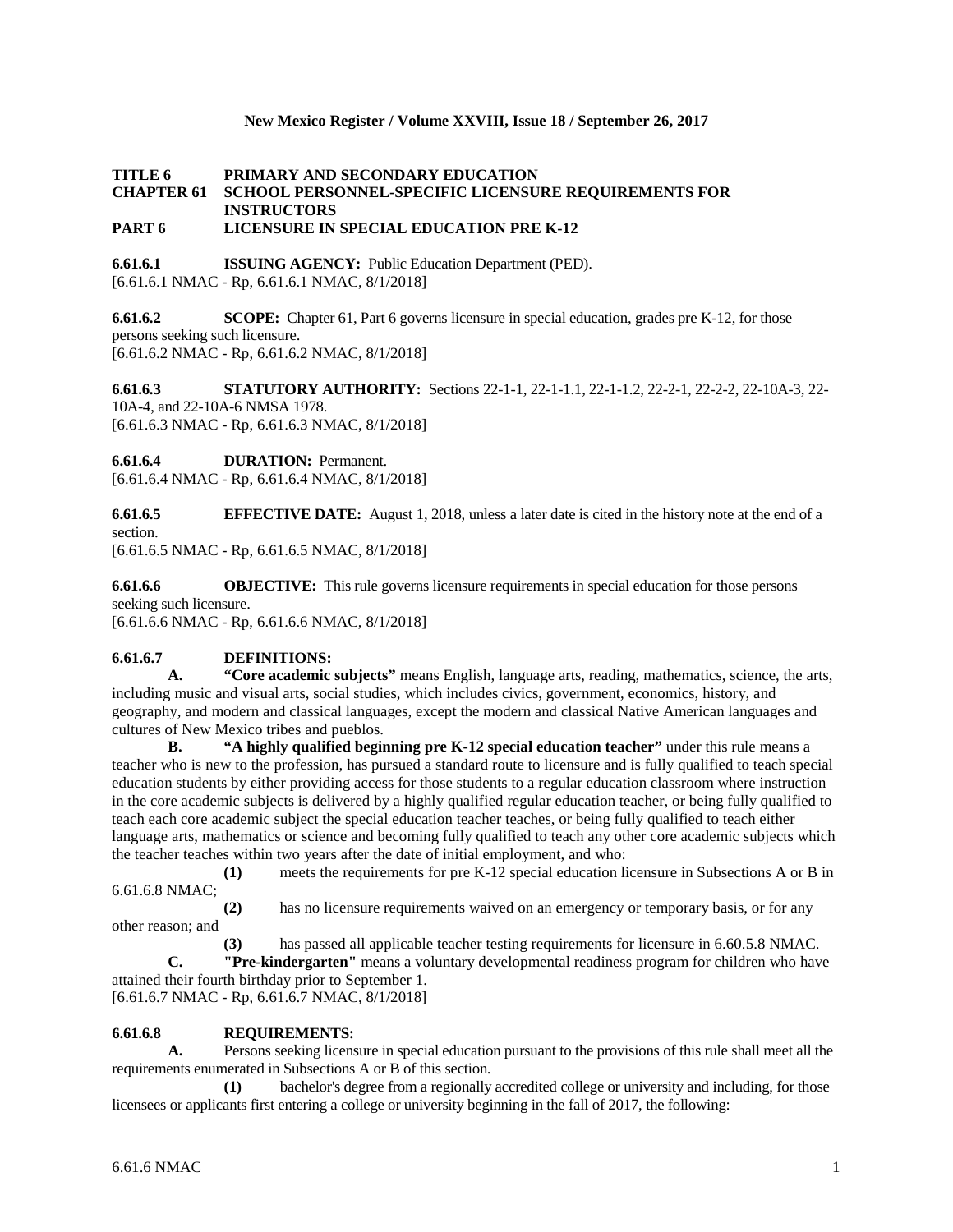- **(a)** nine semester hours in communication
- **(b)** six semester hours in mathematics
- **(c)** eight semester hours in laboratory science
- **(d)** nine semester hours in social and behavioral science
- **(e)** nine semester hours in humanities and fine arts; and

**(2)** credits from a regionally accredited college or university which include: 30 semester hours of professional education in a special education program approved by the public education department ("PED") ("department"), including completion of the department's approved functional areas and related competencies; and including

**(3)** a mandatory student teaching component and at the option of the college or university, a practicum component; and

**(4)** 24 semester hours in one of the following teaching fields: mathematics, science(s), language arts, reading, and social studies (or other content related areas); and

**(5)** in addition to the requirements specified in Subsection A of this section, six hours of reading in subject matter content for those licensees or applicants who first entered any college or university on or after August 1, 2001 regardless of when they graduate or earn their degree; and

**(6)** passage of all required portions of the current New Mexico teacher test or any successor teacher test adopted by the department; and

**(7)** satisfy the requirements of a highly qualified beginning pre K-12 special education teacher;

**B.** possess a valid certificate issued by the national board for professional teaching standards for the appropriate grade level and type.

[6.61.6.8 NMAC - Rp, 6.61.6.8 NMAC, 8/1/2018]

or

**6.61.6.9 IMPLEMENTATION:** All persons holding a valid endorsement in special education areas (excluding educational diagnosticians, speech pathologists, and related services personnel who do not currently hold special education licensure) on June 30, 1987, shall be entitled to licensure in special education. Such licensure may be further continued pursuant to regulation(s) as established by the department. [6.61.6.9 NMAC - Rp, 6.61.6.9 NMAC, 8/1/2018]

**6.61.6.10 REFERENCED MATERIAL:** Competencies for entry level special education teachers

**A.** Learner development:

**(1)** The teacher understands how learners grow and develop, recognizing that patterns of learning and development vary individually within and across the cognitive, linguistic, social, emotional, and physical areas, and designs and implements developmentally appropriate and challenging learning experiences.

**(2)** The teacher shall:

**(a)** regularly assess individual and group performance in order to design and modify instruction to meet learners' needs in each area of development (cognitive, linguistic, social, emotional and physical) and scaffolds the next level of development;

**(b)** create developmentally appropriate instruction that takes into account individual learners' strengths, interests, and needs and that enables each learner to advance and accelerate their learning;

**(c)** collaborate with families, communities, colleagues, and other professionals to promote learner growth and development;

**(d)** understand how learning occurs—how learners construct knowledge, acquire skills, and develop disciplined thinking processes—and knows how to use instructional strategies that promote student learning;

**(e)** understand that each learner's cognitive, linguistic, social, emotional, and physical development influences learning and knows how to make instructional decisions that build on learners' strengths and needs;

**(f)** identify readiness for learning, and understands how development in any one area may affect performance in others;

**(g)** understand the role of language and culture in learning and knows how to modify instruction to make language comprehensible and instruction relevant, accessible, and challenging; **(h)** respect learners' differing strengths and needs and is committed to using the

information to further each learner's development; **(i)** commit to using learners' strengths as a basis for growth, and their

6.61.6 NMAC 2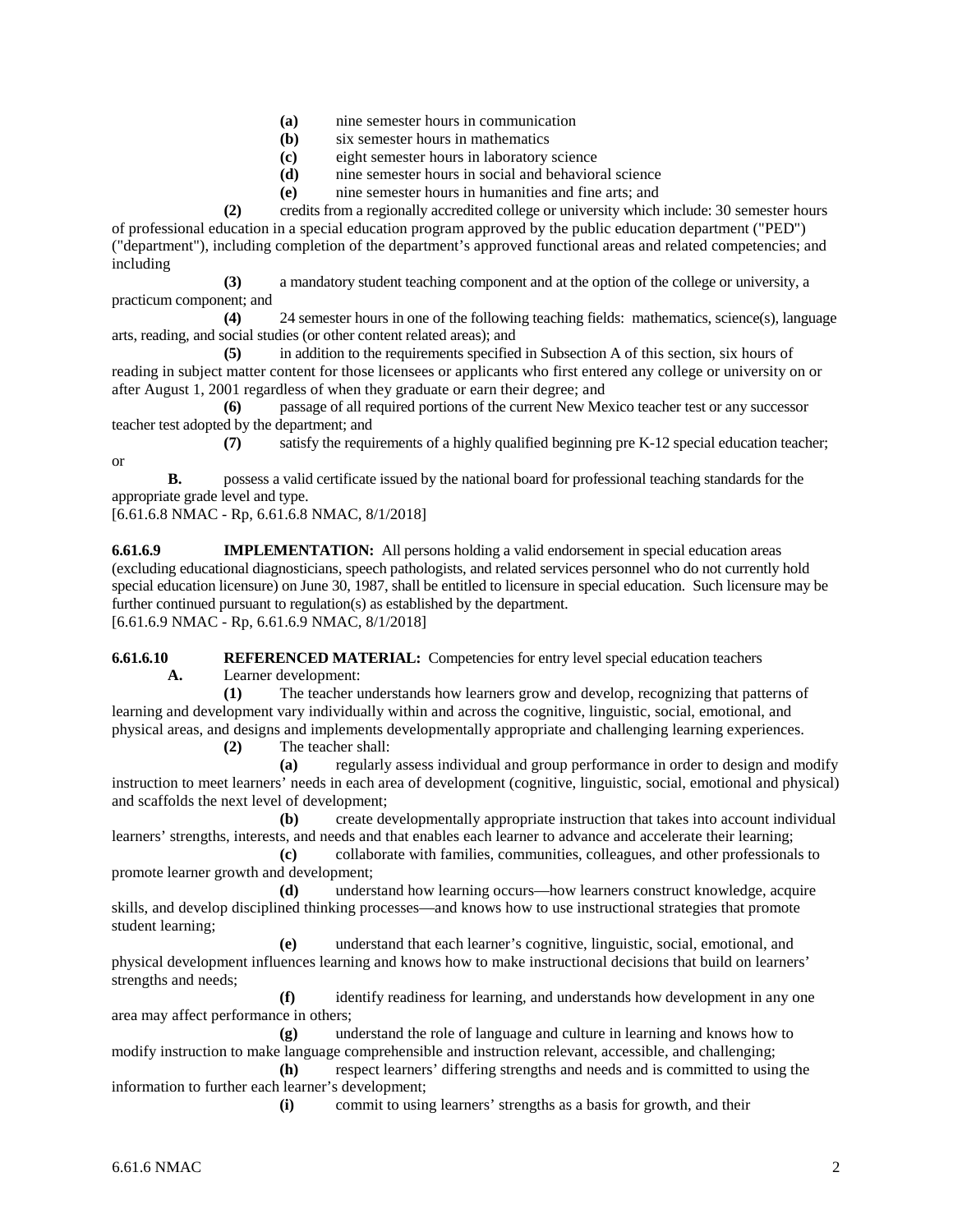misconceptions as opportunities for learning;

**(j)** take responsibility for promoting learners' growth and development; and

**(k)** value the input and contributions of families, colleagues, and other professionals in understanding and supporting each learner's development.

**B.** Learning differences:

**(1)** The teacher uses understanding of individual differences and diverse cultures and communities to ensure inclusive learning environments that enable each learner to meet high standards. **(2)** The teacher shall:

**(a)** design, adapt, and deliver instruction to address each student's diverse learning strengths and needs and creates opportunities for students to demonstrate their learning in different ways;

**(b)** make appropriate and timely provisions (e.g., pacing for individual rates of growth, task demands, communication, assessment and response modes) for individual students with particular learning differences or needs;

**(c)** design instruction to build on learners' prior knowledge and experiences, allowing learners to accelerate as they demonstrate their understandings;

**(d)** bring multiple perspectives to the discussion of content, including attention to learners' personal, family, and community experiences and cultural norms;

**(e)** incorporate tools of language development into planning and instruction, including strategies for making content accessible to English language learners and for evaluating and supporting their development of English proficiency;

**(f)** access resource, supports, and specialized assistance and services to meet particular learning differences or needs;

**(g)** understand and identify differences in approaches to learning and performance and knows how to design instruction that uses each learner's strengths to promote growth;

**(h)** understand students with exceptional needs, including those associated with disabilities and giftedness, and knows how to use strategies and resources to address these needs;

**(i)** know about second language acquisition processes and knows how to incorporate instructional strategies and resources to support language acquisition;

**(j)** understand that learners bring assets for learning based on their individual experiences, abilities, talents, prior learning, and peer and social group interactions, as well as language, culture, family and community values;

**(k)** know how to access information about the values of diverse cultures and communities and how to incorporate learners' experiences, cultures and community resources into instruction; **(l)** believe that all learners can achieve at the high levels and persists in helping

each learner reach their potential;

**(m)** respect learners as individuals with differing personal and family backgrounds and various skills, abilities, perspectives, talents and interests; and

**(n)** make learners feel valued and helps them learn to value each other;

**(o)** value diverse languages and dialects and seeks to integrate them into their instructional practice to engage students in learning.

**C.** Learning environments:

**(1)** The teacher works with others to create environments that support individual and collaborative learning, and that encourage positive social interaction, active engagement in learning, and selfmotivation.

**(2)** The teacher shall:

**(a)** collaborate with learners, families, and colleagues to build a safe, positive learning climate of openness, mutual respect, support, and inquiry;

**(b)** develop learning experiences that engage learners in collaborative and selfdirected learning and that extend learner interaction with ideas and people locally and globally;

**(c)** collaborate with learners and colleagues to develop shared values and expectations for respectful interactions, rigorous academic discussions, and individual and group responsibility for quality work;

**(d)** manage the learning environment to actively and equitably engage learners by organizing allocating, and coordinating resources of time, space, and learners' attention;

**(e)** use a variety of methods to engage learners in evaluating the learning environment and collaborates with learners to make appropriate adjustments;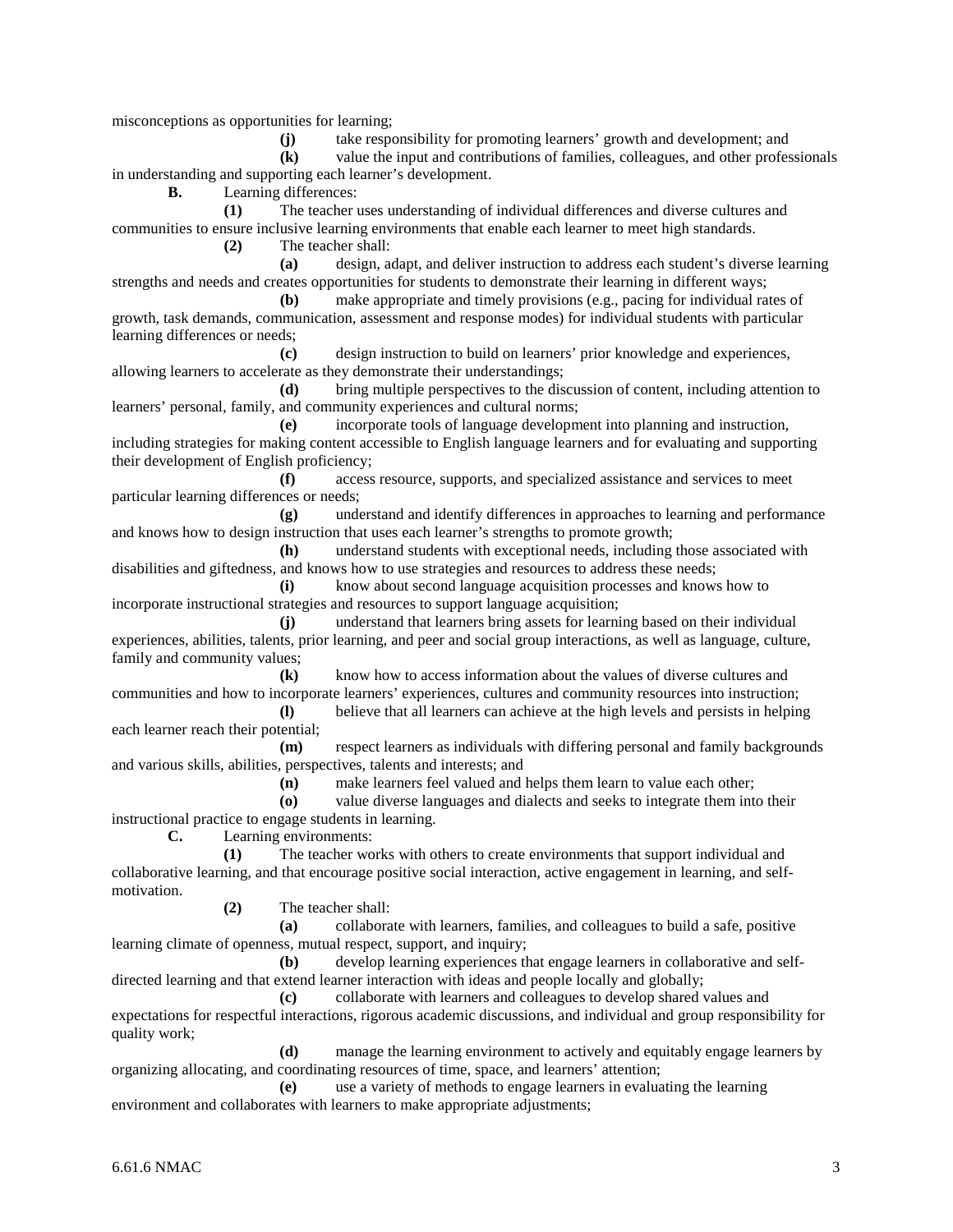**(f)** communicate verbally and nonverbally in ways that demonstrate respect for and responsiveness to the cultural backgrounds and differing perspectives learners bring to the learning environment; **(g)** promote responsible learner use of interactive technologies to extend the

possibilities for learning locally and globally;

**(h)** intentionally build learner capacity to collaborate in face-to-face and virtual environments through applying effective interpersonal communication skills;

**(i)** understand the relationship between motivation and engagement and knows how to design learning experiences using strategies that build learner self-direction and ownership of learning;

**(j)** know how to help learners work productively and cooperatively with each other to achieve learning goals;

**(k)** know how to collaborate with learners to establish and monitor elements of a safe and productive learning environment including norms, expectations, routines, and organizational structure;

**(l)** understand how learner diversity can affect communication and knows how to communicate effectively in differing environments;

**(m)** know how to use the technologies and how to guide learners to apply them in appropriate, safe and effective ways;

**(n)** commit to working with learners, colleagues, families and communities to establish positive and supportive learning environments;

**(o)** value the role of learners in promoting each other's learning and recognizes the importance of peer relationships in establishing a climate of learning;

**(p)** commit to supporting learners as they participate in decision making, engage in exploration and invention, work collaboratively and independently, and engage in purposeful learning; **(q)** seek to foster respectful communication among all members of the learning

community; and

**(r)** be thoughtful and responsive listener and observer.

**D.** Content knowledge:

**(1)** The teacher understands the central concepts, tools of inquiry, and structures of the discipline(s) they teach and creates learning experiences that make these aspects of the discipline accessible and meaningful to learners to assure mastery of the content.

**(2)** The teacher shall:

**(a)** effectively use multiple representations and explanations that capture key ideas in the discipline, guide learners through learning progressions, and promote each learner's achievement of content standards;

**(b)** engage students in learning experiences in the discipline(s) that encourage learners to understand, question, and analyze ideas from diverse perspectives so that they master the content;

**(c)** engage learners in applying methods of inquiry and standards of evidence used in the discipline;

**(d)** stimulate learner reflection on prior content knowledge, links new concepts to familiar concepts, and makes connections to learners' new experiences;

**(e)** recognize learner misconceptions in a discipline that interfere with learning, and create experiences to build accurate conceptual understanding;

**(f)** evaluate and modifies instructional resources and curriculum materials for their comprehensiveness, accuracy for representing particular concepts in the discipline, and appropriateness for their learners;

**(g)** use supplementary resources and technologies effectively to ensure accessibility and relevance for all learners;

**(h)** create opportunities for students to learn, practice, and master academic language in their content;

**(i)** access school and district based resources to evaluate the learner's content knowledge in their primary language;

**(j)** understand major concepts, assumptions, debates, processes of inquiry, and ways of knowing that are central to the discipline(s) they teach;

**(k)** understand common misconceptions in learning the discipline and how to guide learners to accurate conceptual understanding;

**(l)** know and use academic language of the discipline and knows how to make it accessible to learners;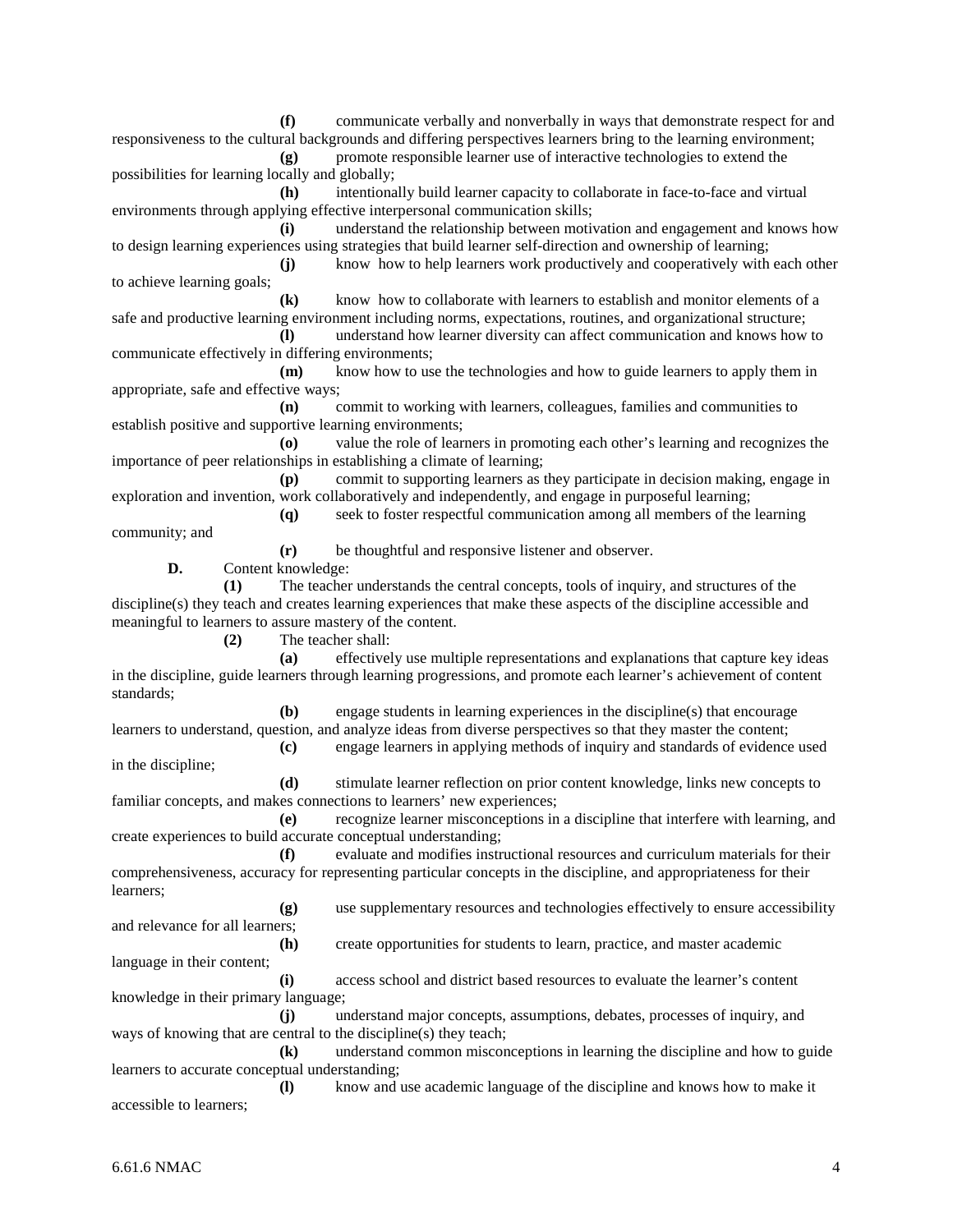**(m)** know how to integrate culturally relevant content to build on learners'

background knowledge;

**(n)** have a deep knowledge of student content standards and learning progression in

the discipline(s) they teach;

**(o)** realize that content knowledge is not a fixed body of facts but a complex,

culturally situated, and ever evolving. The teacher keeps abreast of new ideas and understandings in the field; **(p)** appreciate multiple perspectives within the discipline and facilitates learners' critical analysis of these perspectives;

**(q)** recognize the potential bias in their presentation of the discipline and seeks to appropriately address problems of bias; and

**(r)** commit to work toward each learner's mastery of disciplinary content and skills. **E.** Application of content:

**(1)** The teacher understands how to connect concepts and use differing perspectives to engage learners in critical thinking, creativity, and collaborative problem solving related to authentic local and global issues.

**(2)** The teacher shall:

**(a)** develop and implement projects that guide learners in analyzing the

complexities of an issue or question using perspectives from varied disciplines and cross-disciplinary skills(e.g., a water quality study that draws upon biology or chemistry to look at factual information and social studies to examine policy implications);

**(b)** engage learners in applying content knowledge to real world problems through the lens of interdisciplinary themes (e.g., financial literacy, environmental literacy);

**(c)** facilitate learners' use of current tools and resources to maximize content learning in varied contexts;

**(d)** engage learners in questioning and challenging assumptions and approaches in order to foster innovation and problem solving in local and global contexts;

**(e)** develop learners' communication skills in disciplinary and interdisciplinary contexts by creating meaningful opportunities to employ a variety of forms of communication that address varied audiences and purposes;

**(f)** engage learners in generating and evaluating new ideas and novel approaches, seeking inventive solutions to problems, and developing original work;

**(g)** facilitate learners' ability to develop diverse social and cultural perspectives that expand their understanding of local and global issues and create novel approaches to solving problems;

**(h)** develop and implements supports for learner literacy development across content areas;

**(i)** understand the ways of knowing their discipline, how it relates to other disciplinary approaches to inquiry, and the strengths and limitations of each approach in addressing problems, issues and concerns;

**(j)** understand how current interdisciplinary themes (e.g., civic literacy, health literacy, global awareness) connect to the core subjects and knows how to weave those themes into meaningful learning experiences;

**(k)** understand the demands of acceding and managing information as well as how to evaluate issues of ethics and quality related to the information and its use;

**(l)** understand how to use digital and interactive technologies for efficiently and effectively achieving specific learning goals;

**(m)** understand critical thinking processes and knows how to help learners develop high level questioning skills to promote independent learning;

**(n)** understand communication modes and skills as vehicles for learning (e.g., information gathering and processing) across disciplines as well as vehicles for expressing learning;

**(o)** understand creative thinking processes and how to engage learners in producing original work;

**(p)** know where and how to access resources to build global awareness and understanding, and how to integrate them into the curriculum; **(q)** constantly explore how to use disciplinary knowledge as a lens to address local

and global issues;

**(r)** value knowledge outside their own content area and how such knowledge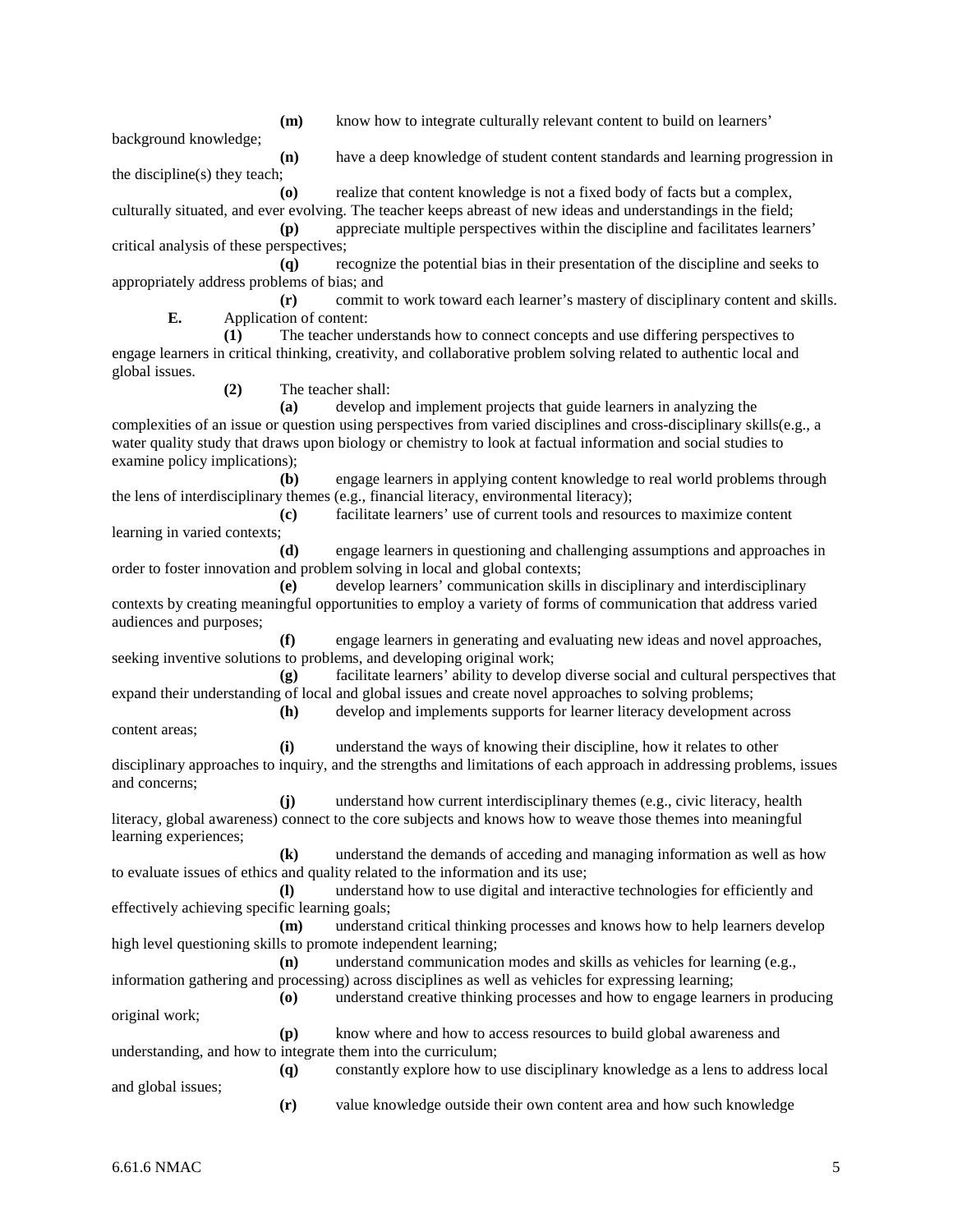enhances student learning; and

**(s)** value flexible learning environments that encourage learner exploration, discovery, and expression across content areas.

**F.** Assessment:

**(1)** The teacher understands and uses multiple measures of assessment to engage learners in their own growth, to monitor learner progress, and to guide the teacher's and learner's decision making.

**(2)** The teacher shall:

**(a)** balance the use of formative and summative assessment as appropriate to support, verify, and document learning;

**(b)** design assessments that match learning objectives with assessment methods and minimize sources of bias that can distort assessment results;

**(c)** work independently and collaboratively to examine test and other performance data to understand each learner's progress and to guide planning;

**(d)** engage learners in understanding and identifying quality work and provides them with effective descriptive feedback to guide their progress toward that work;

**(e)** engage learners in multiple ways of demonstrating knowledge and skill as part of the assessment process;

**(f)** model and structure processes that guide learners in examining their own thinking and learning as well as the performance of others;

**(g)** use multiple and appropriate types of assessment data to identify each student's learning needs and to develop differentiated learning experiences;

**(h)** prepare all learners for the demands of particular assessment formats and makes appropriate accommodations in assessments or testing conditions, especially for learners with disabilities and language learning needs;

**(i)** continually seek appropriate ways to employ technology to support assessment practice both to engage learners more fully and to assess and address learner needs;

**(j)** understand the differences between formative and summative applications of assessment and knows how and when to use each;

**(k)** understand the range of types and multiple purposes of assessment and how to design, adapt, or select appropriate assessments to address specific learning goals and individual differences, and to minimize sources of bias;

**(l)** know how to analyze assessment data to understand patterns and gaps in learning, to guide planning and instruction, and to provide meaningful feedback to all learners;

**(m)** know when and how to engage learners in analyzing their own assessment results and in helping set goals for their own learning;

**(n)** understand the positive impact of effective descriptive feedback for learners and knows a variety of strategies for communicating this feedback;

**(o)** know when and how to evaluate and report learner progress against standards;

**(p)** understand how to prepare learners for assessments and how to make accommodations in assessments and testing conditions, especially for learners with disabilities and language learning needs;

**(q)** commit to engaging learners actively in assessment processes and to developing each learner's capacity to review and communicate about their own progress and learning;

**(r)** take responsibility for aligning instruction and assessment with learning goals;

**(s)** commit to providing timely and effective descriptive feedback to learners on

their progress;

**(t)** commit to using multiple types of assessment processes to support, verify, and

document learning;

**(u)** commit to making accommodations in assessments and testing conditions, especially for learners with disabilities and language learning needs; and

**(v)** commit to the ethical use of various assessments and assessment data to identify learner strengths and needs to promote learner growth.

**G.** Planning for instruction:

**(1)** The teacher plans the instruction that supports every student in meeting rigorous learning goals by drawing upon knowledge of content areas, curriculum, cross-disciplinary skills, and pedagogy, as well as knowledge of learners and the community context.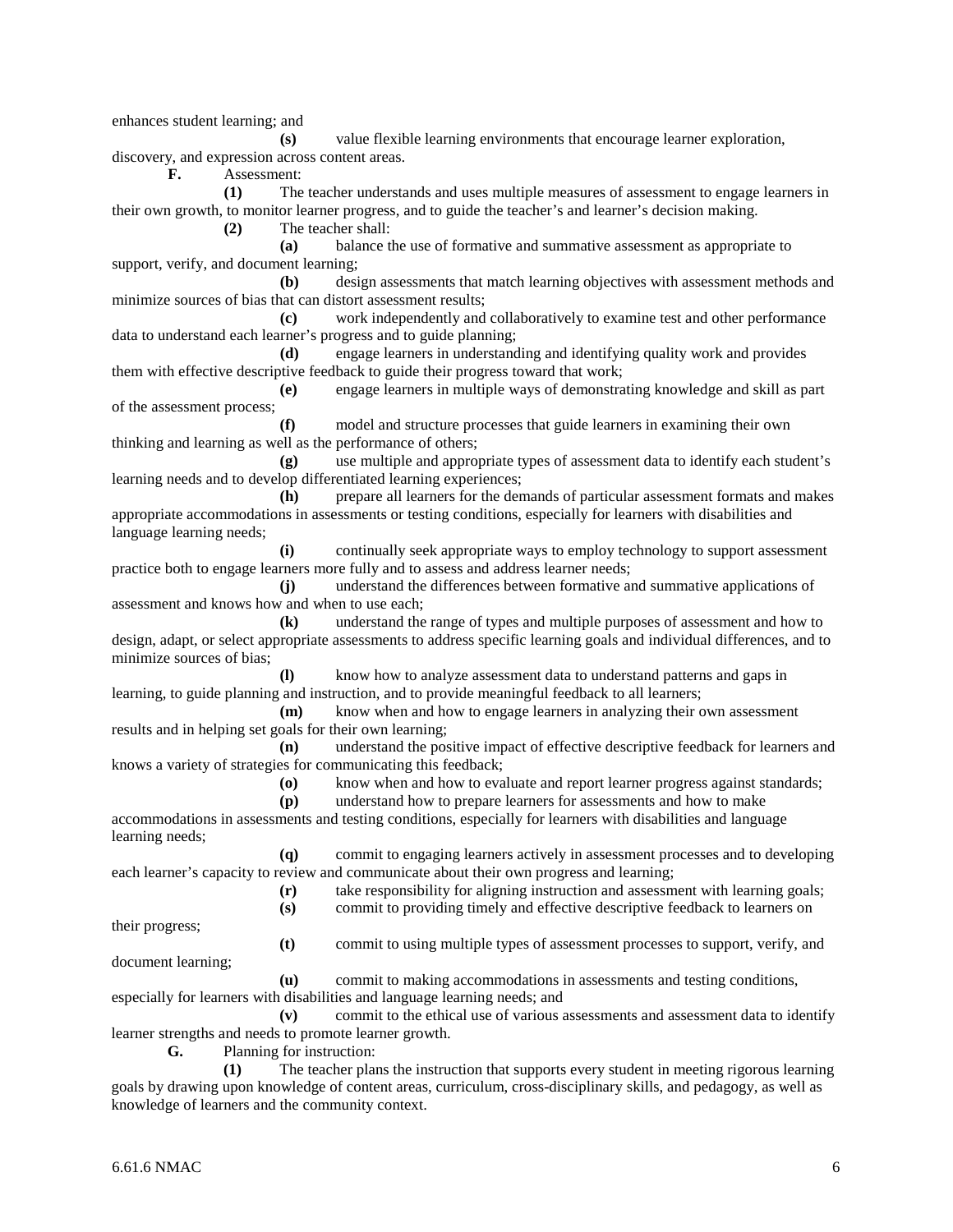**(2)** The teacher shall:

**(a)** individually and collaboratively select and create learning experiences that are appropriate for curriculum goals and content standards, and are relevant to learners;

**(b)** plan how to achieve each student's learning goals, choosing appropriate strategies and accommodations, resources, and materials to differentiate instruction for individuals and groups of learners;

**(c)** develop appropriate sequencing of learning experiences and provides multiple ways to demonstrate knowledge and skill;

**(d)** plan for instruction based on formative and summative assessment data, prior learner knowledge, and learner interest;

**(e)** plan collaboratively with professionals who have specialized expertise (e.g., special educators, related service providers, language and learning specialists, librarians, media specialists) to design and jointly deliver as appropriate learning experiences that meet unique learning needs;

**(f)** evaluate plans in relation to short and long-range goals and systematically adjusts plans to meet each student's learning needs and enhance learning;

**(g)** understand content and content standards and how these are organized in the curriculum;

**(h)** understand how integrating cross-disciplinary skills in instruction engages learners purposefully in applying content knowledge;

**(i)** understand learning theory, human development, cultural diversity, and individual differences and how these impact ongoing planning;

**(j)** understand the strengths and needs of individual learners and how to plan instruction that is responsive to these strengths and needs;

**(k)** know a range of evidence-based instructional strategies, resources, and technological tools and how to use them effectively to plan instruction that meets diverse learning needs;

**(l)** know when and how to adjust plans based on assessment information and learner responses;

**(m)** know when and how to access resources and collaborate with others to support student learning (e.g., special educators, related service providers, language learner specialists, librarians, media specialists, community organizations);

**(n)** respect learners' diverse strengths and needs and is committed to using this information to plan effective instruction;

**(o)** value planning as a collegial activity that takes into consideration the input of learners, colleagues, families, and the larger community;

**(p)** take professional responsibility to use short and long-term planning as a means of assuring student learning; and

**(q)** believe that plans must always be open to adjustment and revision based on learner needs and changing circumstances.

**H.** Instructional strategies:

**(1)** The teacher understands and uses a variety of instructional strategies to encourage learners to develop deep understanding of content areas and their connections, and to build skills to apply knowledge in meaningful ways.

**(2)** The teacher shall:

**(a)** use appropriate strategies and resources to adapt instruction to the needs of individuals and groups of learners;

**(b)** continuously monitor student learning, engages learners in assessing their progress, and adjusts instruction in response to student learning needs;

**(c)** collaborate with learners to design and implement relevant learning experiences, identify their strengths, and access family and community resources to develop their areas of interest;

**(d)** vary their role in the instructional process (e.g., instructor, facilitator, coach, audience) in relation to the content and purposes of instruction and the needs of learners;

**(e)** provide multiple models and representations of concepts and skills with opportunities for learners to demonstrate their knowledge through a variety of products and performance; **(f)** engage all learners in developing higher order questioning skills and

metacognitive processes;

**(g)** engage learners in using a range of learning skills and technology tools to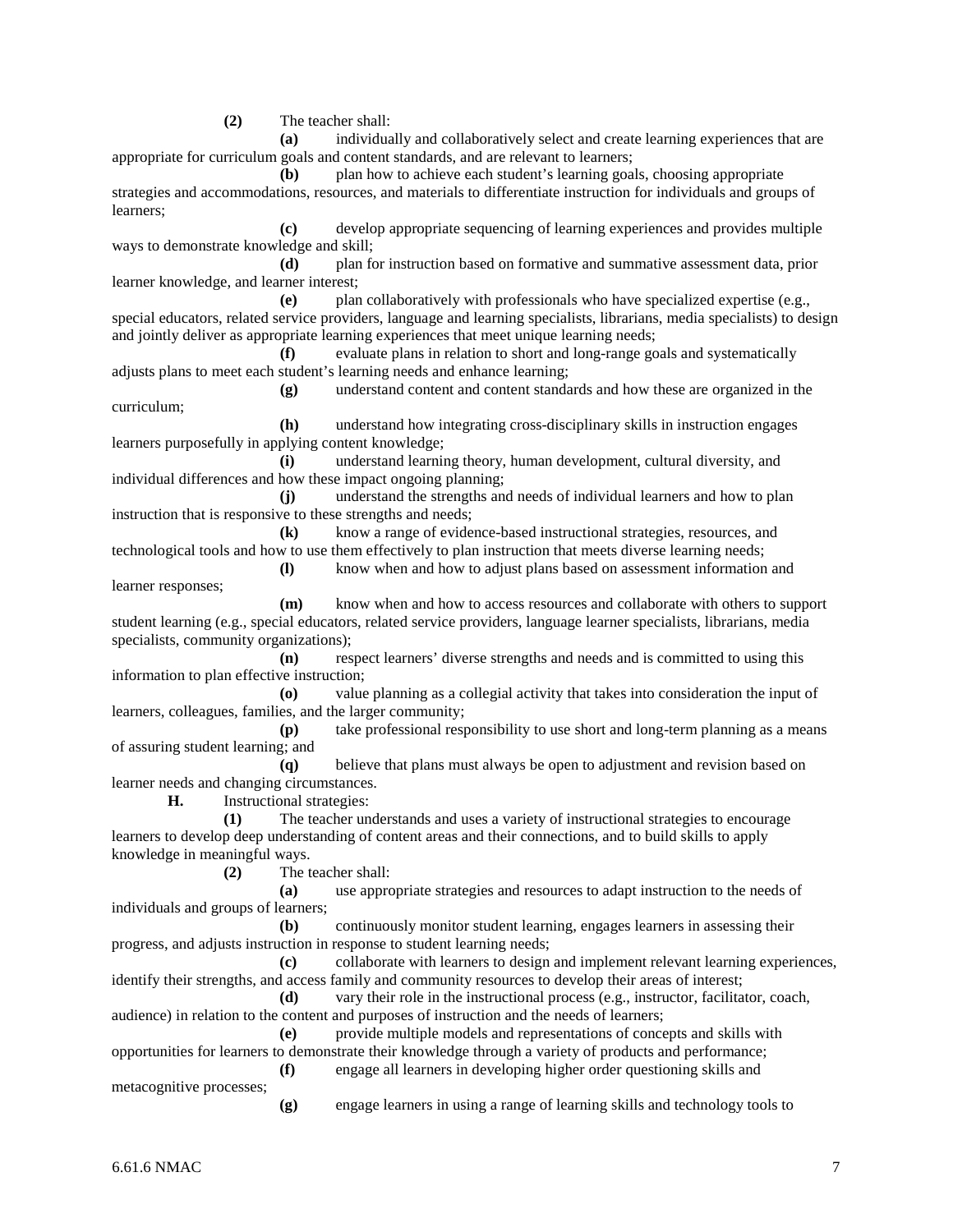access, interpret, evaluate, and apply information;

**(h)** use a variety of instructional strategies to support and expand learners' communication through speaking, listening, reading, writing, and other modes;

**(i)** ask questions to stimulate discussion that serves different purposes (e.g., probing for learner understanding, helping learners articulate their ideas and thinking processes, stimulating curiosity, and helping learners to question);

**(j)** understand the cognitive process associated with various kinds of learning (e.g., critical and creative thinking, problem framing and problem solving, invention, memorization and recall) and how these processes can be stimulated;

**(k)** know how to apply a range of developmentally, culturally, and linguistically appropriate instructional strategies to achieve learning goals;

**(l)** know when and how to use appropriate strategies to differentiate instruction and engage all learners in complex thinking and meaningful tasks;

**(m)** understand how multiple forms of communication (oral, written, nonverbal, digital, visual) convey ideas, foster self-expression, and build relationships;

(**n)** know how to use a wide variety of resources, including human and technological, to engage students in learning;

**(o)** understand how content and skill development can be supported by media and technology and knows how to evaluate these resources for quality, accuracy, and effectiveness;

**(p)** commit to deepening awareness and understanding the strengths and needs of diverse learners when planning and adjusting instruction;

**(q)** value the variety of ways people communicate and encourage learners to develop and use multiple forms of communication;

**(r)** commit to exploring how the use of new and emerging technologies can support and promote student learning; and

**(s)** value flexibility and reciprocity in the teaching process as necessary for adapting instruction to learner responses, ideas, and needs.

**I.** Professional learning and ethical practice:

**(1)** The teacher engages in ongoing professional learning and uses evidence to continually evaluate their practice, particularly the effects of their choices and actions on others (learners, families, other professionals, and the community), and adapts practice to meet the needs of each learner.

**(2)** The teacher shall:

**(a)** engage in ongoing learning opportunities to develop knowledge and skills in order to provide learners with engaging curriculum and learning experiences based on local and state standards;

**(b)** engage in meaningful and appropriate professional learning experiences aligned with their own needs and the needs of the learners, school, and system;

**(c)** independently and in collaboration with colleagues use a variety of data (e.g., systematic observation, information about learners, research) to evaluate the outcomes of teaching and learning and to adapt planning and practice;

**(d)** actively seek professional community, and technological resources, within and outside the school, as supports for analysis, reflection and problem solving;

**(e)** reflect on their personal biases and accesses resources to deepen their own understanding of cultural, ethnic, gender, and learning differences to build stronger relationships and create more relevant learning experiences;

**(f)** advocate, model, and teach safe, legal, and ethical use of information and technology including proper documentation of sources and respect for others in the use of social media;

**(g)** understand and know how to use a variety of self-assessment and problemsolving strategies to analyze and reflect on their practice and to plan for adaptations and adjustments;

**(h)** know how to use learner data to analyze practice and differentiate instruction accordingly;

**(i)** understand how personal identity, worldview, and prior experience affect perceptions and expectations, and recognize how they may bias behaviors and interactions with others;

**(j)** understand laws related to learners' rights and teacher responsibility (e.g., for educational equity, appropriate education for learners with disabilities, confidentiality, privacy, appropriate treatment of learners, reporting in situations related to possible child abuse);

**(k)** The teacher knows how to build and implement a plan for professional growth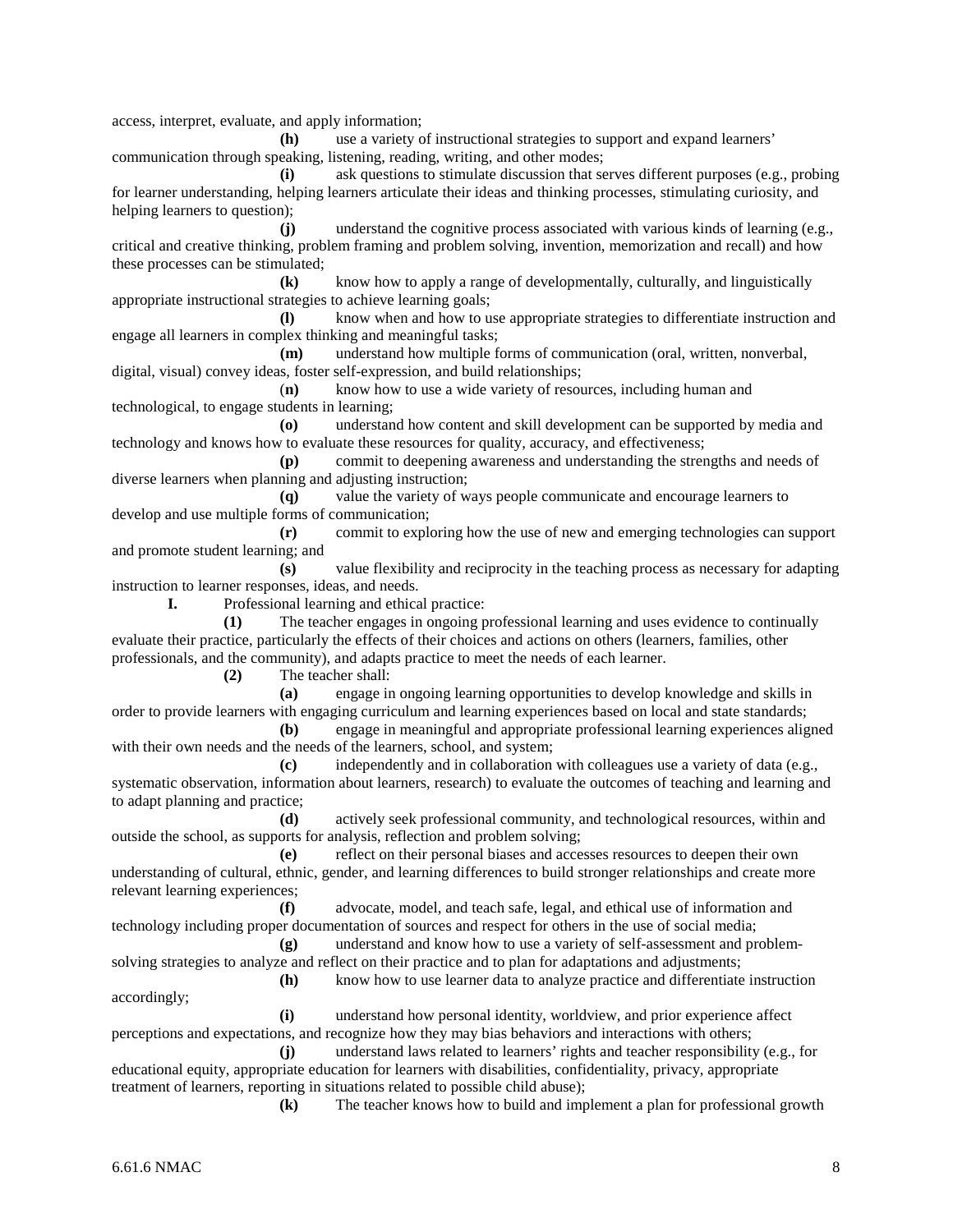directly aligned with their needs as a growing professional using feedback from teacher evaluations and observations, data on learner performance, and school and system-wide priorities;

**(l)** take responsibility for student learning and uses on going analysis and reflection to improve planning and practice; **(m)** commit to deepening understanding of their own frames of references (e.g.,

culture, gender, language, abilities, ways of knowing), the potential biases in these frames, and their impact on expectations for and relationships with learners and their families;

**(n)** see themselves as a learner, continuously seeking opportunities to draw upon current education policy and research as sources of analysis and reflection to improve practice; and

**(o)** understand expectations of the profession including codes of ethics, professional standards of practice, and relevant law and policy.

**J.** Leadership and collaboration:

**(1)** The teacher seeks appropriate leadership roles ad opportunities to tame responsibility for student learning, to collaborate with learners, families, colleagues, other school professionals, and community members to ensure learner growth, and to advance the profession.

**(2)** The teacher shall:

**(a)** take an active role on the instructional team, giving and receiving feedback on practice, examining learn work, analyzing data from multiple sources, and sharing responsibility for decision making and accountability for each students learning;

**(b)** work with other school professionals to plan and jointly facilitate learning on how to meet diverse needs of learners;

**(c)** engage collaboratively in the school-wide effort to build a shared vision and supportive culture, identify common goals, and monitor and evaluate progress toward those goals;

**(d)** work collaboratively with learners and their families to establish mutual expectations and ongoing communication to support learner development and achievement;

**(e)** working with school colleagues build ongoing connections with community resources to enhance student learning and wellbeing;

**(f)** engage in professional learning, contributes to the knowledge and skill of others, and works collaboratively to advance professional practice;

**(g)** use technological tools and a variety of communication strategies to build local and global learning communities that engage learners, families, and colleagues;

**(h)** use and generate meaningful research on education issues an policy;

**(i)** seek appropriate opportunities to model effective practice for colleagues, to lead professional learning activities, and to serve in other leadership roles;

**(j)** advocate to meet the needs of learners, to strengthen the learning environment, and to enact system change;

**(k)** take on leadership roles at the school, district, state, and national level and advocates for the school, the community, and the profession;

**(l)** understand schools as organizations within a historical, cultural, political, and social context and knows how to work with others across the system to support learners;

**(m)** understand that alignment of family, school, and community spheres of influence enhances student learning and that discontinuity in these spheres of influence interferes with learning;

**(n)** know how to work with other adults and develop skills in collaborative interaction appropriate for both face-to-face and virtual contexts;

**(o)** know how to contribute a common culture that supports high expectations for student learning;

**(p)** actively share responsibility for shaping and supporting the mission of their school as one of the advocacy for learners and accountability for their success;

**(q)** respect families' beliefs, norms, and expectations and seeks to work collaboratively with learners and families in setting and meeting challenging goals;

**(r)** take initiative to grow and develop with colleagues through interactions and enhance practice and support student learning;

**(s)** take responsibility for contributing to and advancing the profession; and

**(t)** embrace the challenge of continuous improvement and change.

[6.61.6.10 NMAC - Rp, 6.61.6.10 NMAC, 8/1/2018]